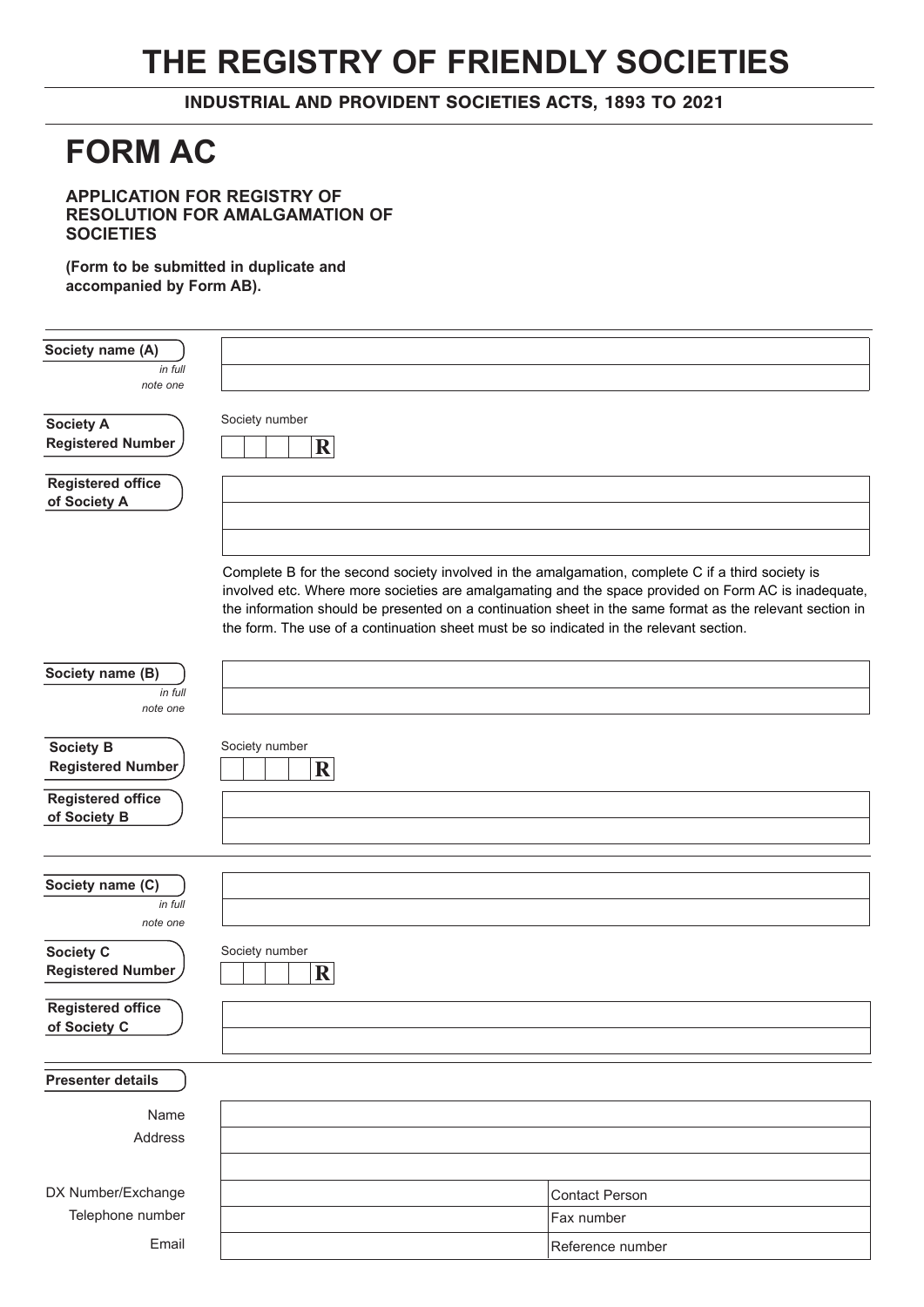| Notice of       |  |
|-----------------|--|
| application     |  |
| for registry of |  |
| resolution      |  |

Application for registry of a resolution for the amalgamation of the above mentioned societies is made by the society whose seal and the persons whose names are affixed and subscribed at the foot hereof.

The following is a copy of a resolution:



A special resolution passed by a three-fourths majority of such majority of such members for the time being entitled under the rules to vote as have voted

|           | note two and note three                                                                                                                        |
|-----------|------------------------------------------------------------------------------------------------------------------------------------------------|
|           | in person<br>by proxy<br>at a general meeting of:                                                                                              |
|           |                                                                                                                                                |
|           |                                                                                                                                                |
|           |                                                                                                                                                |
|           | of which notice specifying the intention to propose the resolution was duly given according to<br>the Rules, held on                           |
|           | Day<br>Month<br>Year                                                                                                                           |
|           | pursuant to section 51 of the Industrial and Provident Societies Act 1893 as amended by<br>section 51 of the Competition Act 2002.             |
| <b>OR</b> |                                                                                                                                                |
|           | A resolution passed by a simple majority of such majority of such members for the time being<br>entitled under the rules to vote as have voted |

*note two and three* 

|                                                                                                                      | note two and three                                                                                                                 |
|----------------------------------------------------------------------------------------------------------------------|------------------------------------------------------------------------------------------------------------------------------------|
|                                                                                                                      | in person<br>by proxy<br>at a general meeting of:                                                                                  |
|                                                                                                                      |                                                                                                                                    |
|                                                                                                                      |                                                                                                                                    |
|                                                                                                                      |                                                                                                                                    |
| of which notice specifying the intention to propose the resolution was duly given according to<br>the Rules, held on |                                                                                                                                    |
|                                                                                                                      | Day<br>Month<br>Year                                                                                                               |
|                                                                                                                      | and confirmed by a majority of such members for the time being entitled under the Rules to<br>vote as have voted                   |
|                                                                                                                      | in person<br>by proxy<br>at a subsequent general meeting                                                                           |
|                                                                                                                      | of which notice was duly given held on                                                                                             |
|                                                                                                                      | Month<br>Day<br>Year                                                                                                               |
|                                                                                                                      |                                                                                                                                    |
|                                                                                                                      | pursuant to section 51 of the Industrial and Provident Societies Act 1893 as amended by<br>section 51 of the Competition Act 2002. |
| The resolution                                                                                                       |                                                                                                                                    |
| (to be copied at<br>length)                                                                                          |                                                                                                                                    |
| note four                                                                                                            |                                                                                                                                    |
|                                                                                                                      |                                                                                                                                    |
|                                                                                                                      |                                                                                                                                    |
|                                                                                                                      |                                                                                                                                    |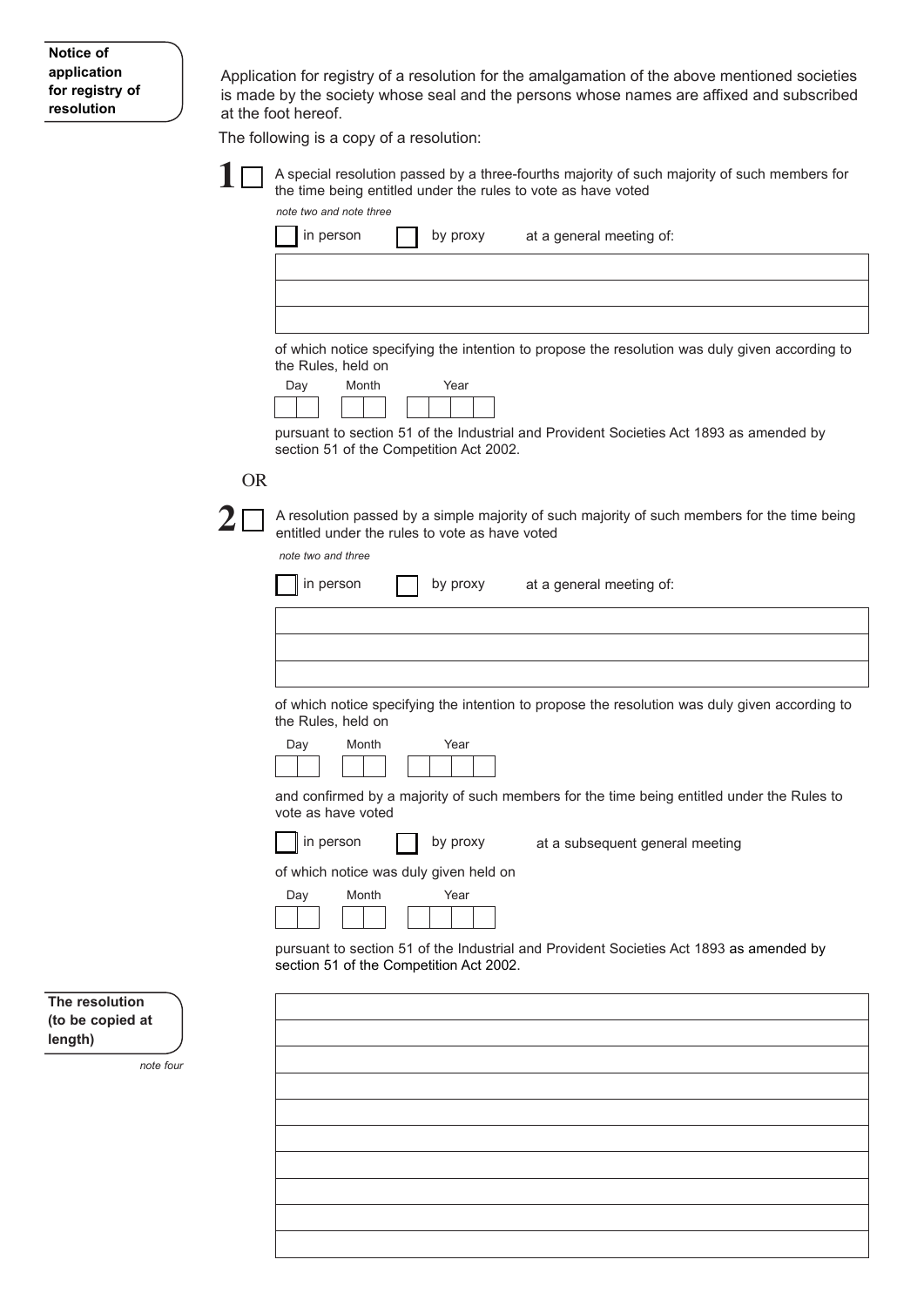#### **Certification**

Application for registry of a special resolution for the amalgamation of the above mentioned societies is made by the society whose seal and the three persons whose names are affixed and subscribed at the foot hereof.

| Signature<br>Chairperson of the first General Meeting                             | Name in block letters or typescript |
|-----------------------------------------------------------------------------------|-------------------------------------|
| Signature<br>Secretary of the First Named Society                                 | Name in block letters or typescript |
| Signature                                                                         | Name in block letters or typescript |
| Chairperson of the second General Meeting<br>Month<br>Year<br>Day<br><b>Dated</b> |                                     |

# **Seal of the Society**